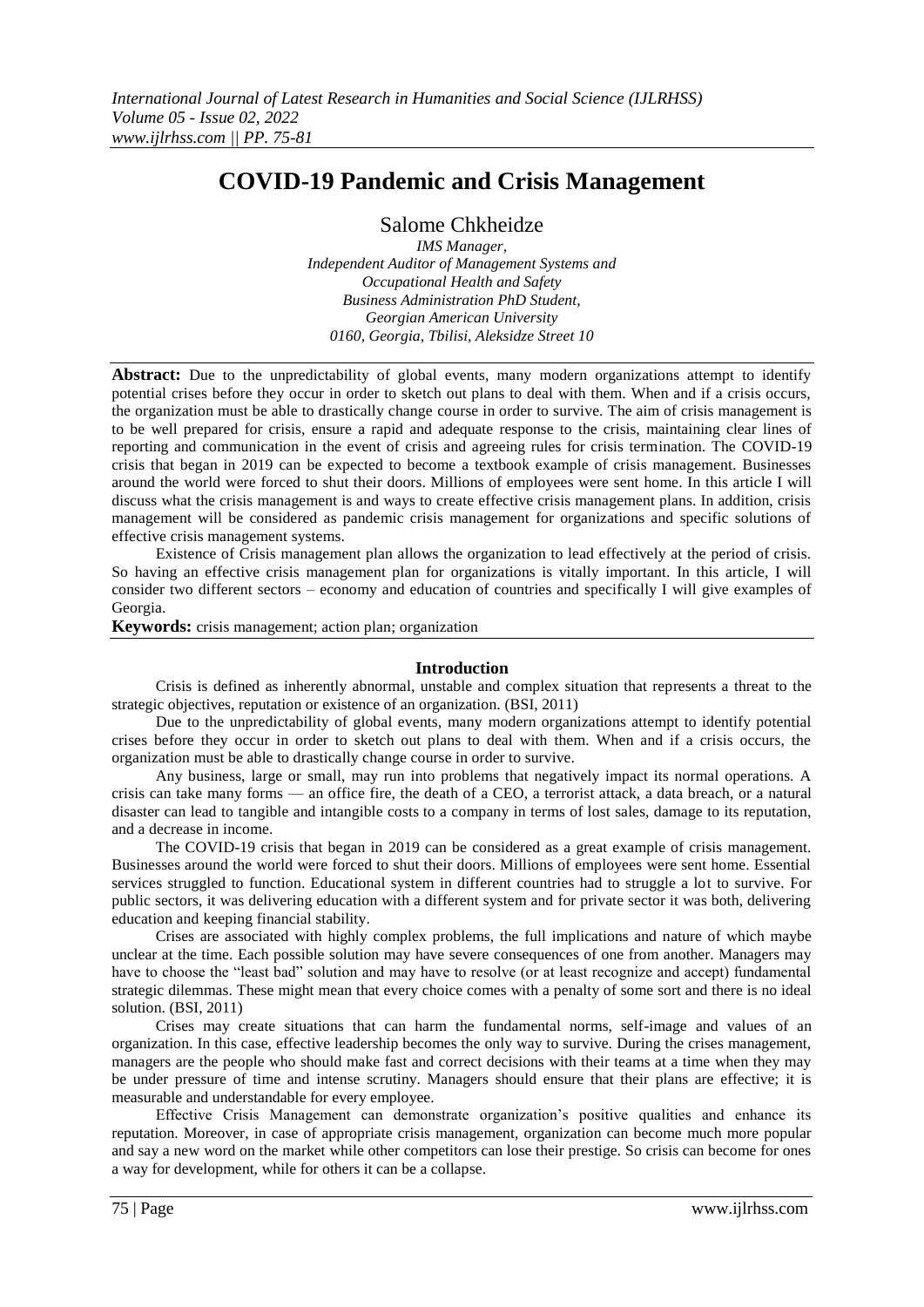*www.ijlrhss.com || PP. 75-81*

In a rapidly changing environment, schools and universities need to be able to anticipate, prepare for, respond and adapt to any sudden disruptions that may come their way.

For setting up and managing an effective business continuity management system, an organization needs to define a risk assessment process that will enable it to understand the threats and vulnerabilities of its critical activities and supporting resources. It is necessary to assess the impact that would arise if an identified threat became an incident and caused a business disruption For setting up and managing an effective business continuity management system, an organization needs to define a risk assessment process that will enable it to understand the threats and vulnerabilities of its critical activities and supporting resources. It is necessary to assess the impact that would arise if an identified threat became an incident and caused a business disruption For setting up and managing an effective business continuity management system, an organization needs to define a risk assessment process that will enable it to understand the threats and vulnerabilities of its critical activities and supporting resources. It is necessary to assess the impact that would arise if an identified threat became an incident and caused a business disruption for setting up and managing an effective business continuity management system, an organization needs to define a risk assessment process that will enable it to understand the threats and vulnerabilities of its critical activities and supporting resources. It is necessary to assess the impact that would arise if an identified threat became an incident and caused a business disruption For setting up and managing an effective business continuity management system, an organization needs to define a risk assessment process that will enable it to understand the threats and vulnerabilities of its critical activities and supporting resources. It is necessary to assess the impact that would arise if an identified threat became an incident and caused a business disruption For setting up and managing an effective business continuity management system, it is important an organization to define risks at stage of planning and assess them. This process will make the organization understand the threats and values of its critical activities. It is important to have an effective risk assessment system in order to assess risk impact on activity or system and possibility to occur. Top Managers' role is vitally important at crisis management. Their decisions may include direct intervention and decisive strategic leadership that cannot be preconceived. Organizational change is about making alternations to the organization's purpose, culture, structure and processes in response to seen or anticipated changes in the environment, which can be especially significant during a crisis. Strategic management of change is all about identifying and embedding in the organization those changes that will ensure the long-term survival of the organization. (Hamidovic, 2012)

#### **What is Crisis Management?**

The term crisis refers to a high consequence, lower probability action known to strike the organization that has the capacity to bring down the entire business as: industrial action; supply chain disruption; civil disorder; product contamination; natural disaster; terrorism, pandemic and political risk, crisis management plan becomes a potent survival tool. (D.Saleh, 2016)

At crisis, there are only two ways – to survive or to sink. The main goal of a crisis management plan is to protect employees, customers, consumers, corporate image, firm assets, and corporate brands. By having a crisis management plan in place, an organization is more able to take the necessary actions to minimize loses in business and reduce risks. The plan should have references to the applicable laws and regulations to protect relationships and ensure compliance with regulatory and government agencies. For the effectiveness of the plan to be achieved, it is vital for a firm to educate and train employees and to prepare them and equip them with information on what to do in the event of a crisis. (D.Saleh, 2016)

Sometimes managers mix two terms – crisis and incident. There is a big difference between an incident and a crisis. In everyday business, small incidents can occur at any time and are unavoidable. When such incidents occur, organizations should have an incident investigation procedure to find the root causes of the incident and set effective preventive actions. Failure to manage small incidents could turn them into crises.

A crisis is a situation that is bigger and more serious compared to an incident. A crisis can pose higher uncertainty and disturb critical activities. It could arise from incidents that are left unresolved or not resolved properly. Crises are typically more massive and require severe and strategic intervention. A crisis, most often, requires urgent and strategic action.

We can also avoid incidents, if we assess near misses appropriately. Near miss is a potential incident that can cause any negative results. If we notice there is a near miss, in case of effective leading, we can reduce a chance of turning the near miss into the incident. However, crisis is a situation, which can be caused by internal or external factors and must be led effectively in order to survive.

A crisis can either be internal or caused by external factors. Examples of external forces that could affect an organization's operations include natural disasters, security breaches, false rumors that hurt a business's reputation. COVID-19 Pandemic situation is one of the best example of external factor, which caused very negative effects for some organizations. An external crisis needs a very intensive, fast and smart work from top managers' side to survive.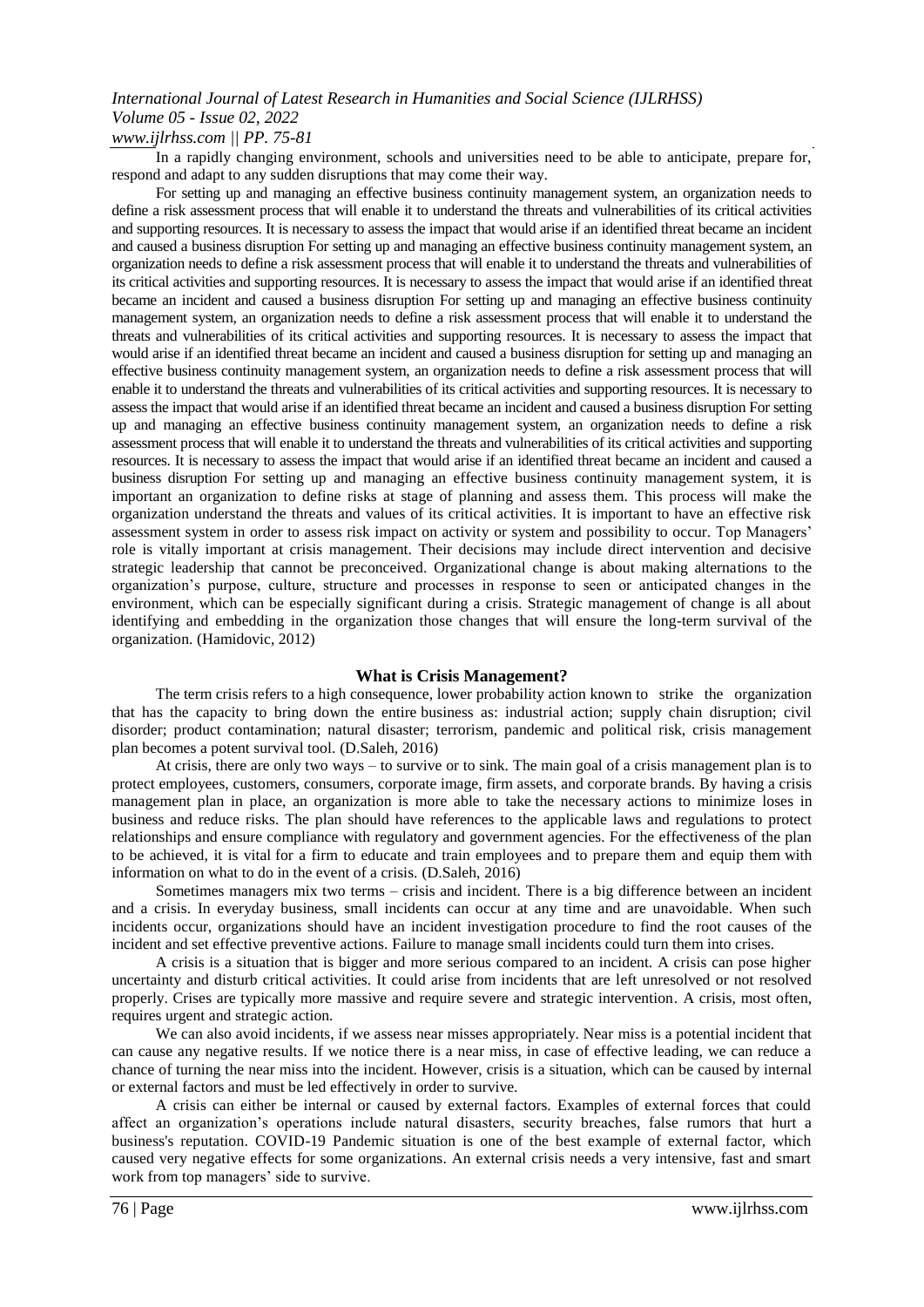### *www.ijlrhss.com || PP. 75-81*

Internal crises are caused within the organization. In this case, it can be a situation, when, for example, an employee smokes in an environment that contains hazardous chemicals, downloads questionable computer files, offers poor customer service that goes viral online. An internal crisis can be managed, mitigated, or avoided if a company enforces strict compliance guidelines and protocols regarding ethics, policies, rules, and regulations among employees.

As Pas 200 says, Crises place exceptional demands on managers and their support teams, at a time when they may already be under pressure of time and intense scrutiny.

Managers should ensure that their planning takes into account the need to sustain a response at high levels of intensity. They should also anticipate the needs of staff who may be working at extraordinary levels of activity and, possibly, dealing with distressing issues. Crises often force organizations to review, transform or defend their choices, policies, culture and strategies, possibly under public and media scrutiny. However, they can bring new opportunities and benefits to an organization if they are handled successfully.

Even if the organization is perceived tobe at fault or blame worthy, the demonstration of virtue, integrity and compassion can offset, to some extent, the damage to its reputation and standing. A wellmanaged crisis can demonstrate the positive qualities of an organization and enhance its general reputation. (BSI, 2011)

Successful crisis management some times involves stepping outside the normal "rules" of an organization or its business environment. Indeed, crises often invalidate taken-for-granted expectations on the part of stake holders and the wider community.

An organization's performance in crisis management, and its apparent preparedness, may expose its top management to public scrutiny. The consequences, inpersonal, professional and organizational terms, could be significant. (BSI, 2011)

Crisis Management includes activities and processes, which help the managers as well as employees to analyze and understand events, which might lead to crisis and uncertainty in the organization. Crisis Management enables the managers and employees to respond effectively to changes in the organization culture. As Peter Drucker said, **"The greatest danger in times of turbulence is not the turbulence; it is to act with yesterday's logic." When there is a crisis, change and innovation is a step to survival. However, top managers should always consider the importance of team involvement in change management.** If the crisis management plan is effective, if all the employees are informed and they know how to manage, then the chances of dealing with crisis are really high. Hence, communication between employees at the time of crisis must be effective. Psychological stability is also very important and top managers should clearly understand that. At crisis management, being too rigid and impatient, can destroy all. Top managers are the people who are the main heroes to struggle with crisis. However, they can't do anything if they do not have a support from their team. At crisis management there should be regular touch with the employees and help them adapt to changes and new situations. Top managers should realize they spend incredibly much energy and time to deal with crisis but they do it for survival and the employees are the people, who help them to survive.

There are three categories of Crisis Management that exist in an organization:

**Responsive Crisis Management** is a type of management, which includes plans that are designed to be acted upon immediately. They should include clear guidelines and protocols on what to do, who to involve, and crisis response to outside entities. Responsive plans generally concern rare but somewhat predictable financial or crises with employees.

**Proactive Crisis Management** is also about anticipating potential future issues and having plans in place to prevent them. However, these plans are generally about crises that are easy to prepare for but difficult to control ahead of time. For example, companies avoid accidents by ensuring that employees follow safety protocols. Companies examine safety studies and put protocols in place in the case of a natural disaster.

Employees must be informed about safety protocols from the moment they start working at the company. Both employees and executives should frequently be updated on changes in regulations and protocol.

**Reactive Crisis [Management](https://careertrend.com/facts-5880200-proactive-vs--reactive-management.html)** focuses on damage minimization during later phases of crisis. This type of crisis management is the hardest to solve and the most complex, since it covers an unknowable number of unpredictable risks of a business. Since reactive crisis management must occur quickly, it is important to implement a communication strategy that is concise and action-oriented. While rebuilding long-term professional or client relationships is also a key component, a clear and concise plan for primary actors involved in the crisis management plan must take priority. (D.Saleh, 2016)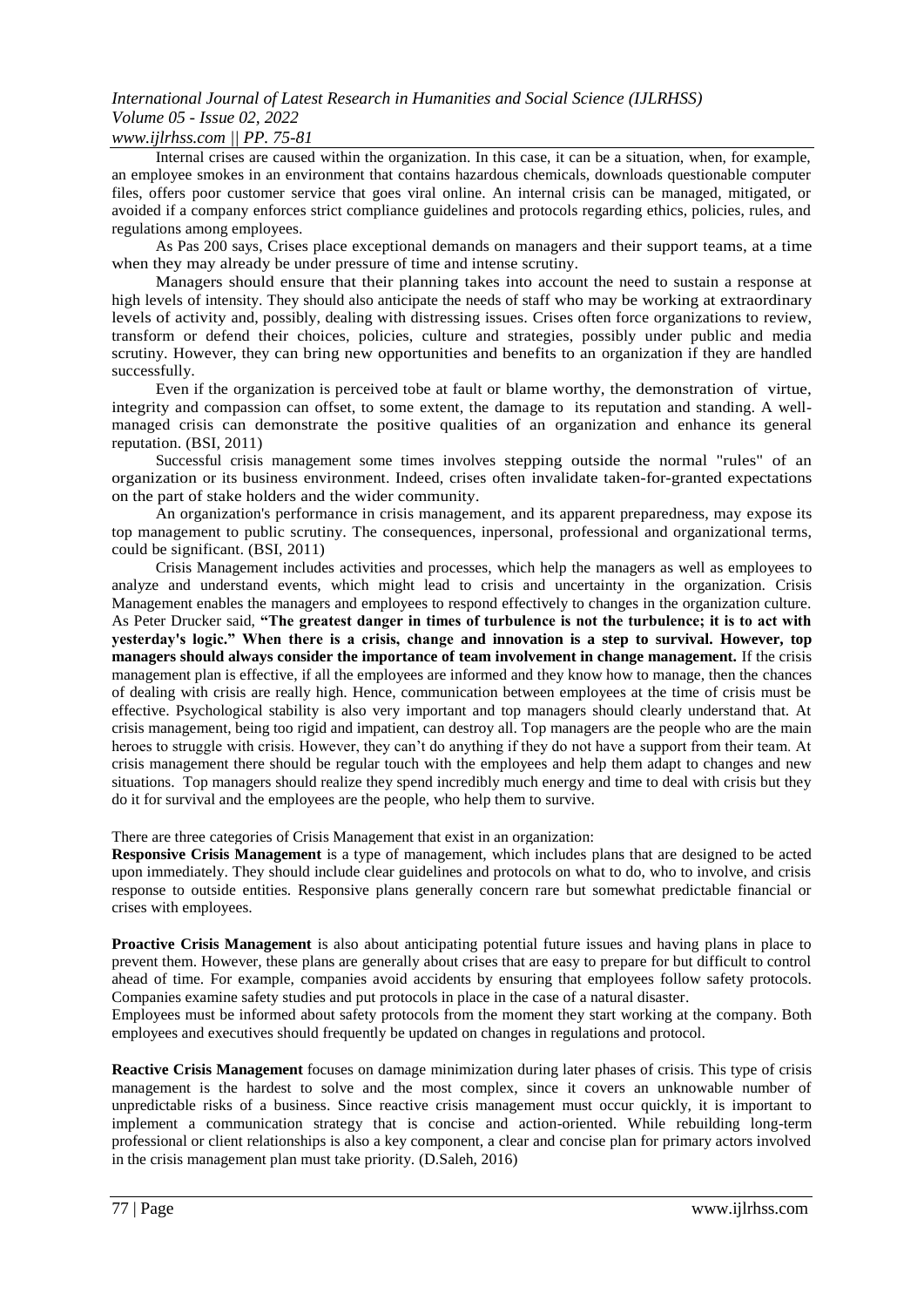*www.ijlrhss.com || PP. 75-81*

According to mentioned above, we see that from two ways – to survive or to sink - organizations, which want to survive in crisis, should definitely have an appropriate crisis management plan. Within the effective crisis management, organization prepares the individuals to face unexpected developments and adverse conditions in the organization with courage and determination. Moreover, employees can understand and analyze the causes of crisis and cope with it in the best possible way. In addition, they adjust well to the sudden changes in the organization. Adaptation process, as mentioned above, is one of the most important for employees at crisis management. Finally, Crisis Management helps the managers to feel the early signs of crisis, warn the employees against the aftermaths and take necessary precautions for the same.

#### **COVID-19 and Crisis Management**

The impact of the coronavirus is rippling through all over the world, including Georgian economy.

The pandemic has disrupted lives across all countries and communities and negatively affected global economic growth in 2020 beyond anything experienced in nearly a century. The virus reduced global economic growth in 2020 to an annualized rate of around -3.2%, with a recovery of 5.9% projected for 2021. Global trade was fallen by 5.3% in 2020. (Jackson, et al., 2021)

According to PwC survey report, which was done in 2020 in Georgia, from all the sectors, the accommodation and food service companies were effected the most – more than 75% of this sector is experiencing significant revenue reduction. As a quick solution to resolve decreased demand and liquidity issues, companies started to reduce their headcounts. More than 50% of companies have already experienced some employee reductions, with the tourism and service related industries being most vulnerable (more than 40% have already reduced 100% of their employees). The agriculture sector has been the least affected from this perspective. (PwC, 2020)

Based on the survey results, the main difficulty the companies face is decrease in demand followed by the currency rate fluctuations and disruption in the supply chain. In addition to the responses recorded in the study, the companies also cited the closure of business due to quarantine and restrictions on transportation as a significant difficulty. In terms of sector analysis, closure of external borders disrupts mostly accommodation and food service enterprises, with 49% indicating it as a difficulty, as well as transportation and storage business – 41%. Almost half of the respondents operating in the construction or ICT sectors are especially concerned by difficulties related to the currency exchange rate and late payments from clients. Disruption in the supply chain and difficulties related to the currency exchange rate was identified as a difficulty by companies operating in the agriculture and manufacturing sectors. (PwC, 2020)

|                                                                                                                                                                                                                                                                                                                                                           | 凨<br>Micro - self-<br>employed | $\mathbb{R} \mathbb{R}$<br>$Micro - 2-9$<br>employees | $\boxtimes$ $\boxtimes$<br>$Small - 10-49$<br>employees | $A \  A \  A \  A$<br>Medium $-50-249$<br>employees | A  A  A  A A <br>$Large -$<br>250 | ৰ্ভ<br>All<br>together |
|-----------------------------------------------------------------------------------------------------------------------------------------------------------------------------------------------------------------------------------------------------------------------------------------------------------------------------------------------------------|--------------------------------|-------------------------------------------------------|---------------------------------------------------------|-----------------------------------------------------|-----------------------------------|------------------------|
| Decrease in demand                                                                                                                                                                                                                                                                                                                                        | 66%                            | 66%                                                   | 60%                                                     | 69%                                                 | 70%                               | 65%                    |
| Disruption in the supply chain                                                                                                                                                                                                                                                                                                                            | 30%                            | 31%                                                   | 35%                                                     | 40%                                                 | 27%                               | 33%                    |
| Employees on special leave (childcare due<br>to cancelation of classes)                                                                                                                                                                                                                                                                                   | 2%                             | 13%                                                   | 15%                                                     | 20%                                                 | 16%                               | 12%                    |
| Employees on quarantine or sick leave                                                                                                                                                                                                                                                                                                                     | 5%                             | 16%                                                   | 19%                                                     | 18%                                                 | 9%                                | 15%                    |
| <b>Closure of external borders</b>                                                                                                                                                                                                                                                                                                                        | 28%                            | 29%                                                   | 26%                                                     | 27%                                                 | 23%                               | 28%                    |
| Impossibility to fulfill Health and Safety<br>regulations                                                                                                                                                                                                                                                                                                 | 3%                             | 5%                                                    | 4%                                                      | 6%                                                  | 2%                                | 4%                     |
| Late payments from clients                                                                                                                                                                                                                                                                                                                                | 15%                            | 24%                                                   | 30%                                                     | 41%                                                 | 25%                               | 26%                    |
| Difficulties related to change in GEL<br>exchange rate                                                                                                                                                                                                                                                                                                    | 29%                            | 39%                                                   | 46%                                                     | 51%                                                 | 50%                               | 40%                    |
| 50% -60% of indications<br>20% -30% of indications<br>30% -40% of indications<br>40%-50% of indications<br>Above 60% of indications<br>10% -20% of indications<br>a sa<br>Up to 10% of indications                                                                                                                                                        |                                |                                                       |                                                         |                                                     |                                   |                        |
| How to read the map?<br>Heat map indicates what percentage of various sized entrepreneurs pointed out particular difficulties during the pandemic. For example: closing borders caused difficulties for 29% of Micro enterprises employing 2-9 people.<br>note. that respondents could choose more than one answer and nercentages do not add up to 100%. |                                |                                                       |                                                         |                                                     |                                   |                        |

ness in the face of the Covid-19 pan

Source: [https://www.pwc.com/ge/en/assets/pdf/may-2020/Georgia\\_Covid](https://www.pwc.com/ge/en/assets/pdf/may-2020/Georgia_Covid%2019_survey_Report_Final_English_21.05.20.pdf)  [19\\_survey\\_Report\\_Final\\_English\\_21.05.20.pdf](https://www.pwc.com/ge/en/assets/pdf/may-2020/Georgia_Covid%2019_survey_Report_Final_English_21.05.20.pdf)

What are the causes of the difficulties the company is facing?

Another very important sector is education. Georgia's educational system at pandemic has become more disappointing. Distance learning in the Georgian education system was not adopted before the pandemic and the country was unprepared for the new challenges. 38% of households did not have computers and 16% still lacked internet access in the same period. Challenges in the distance learning process in the rural areas are higher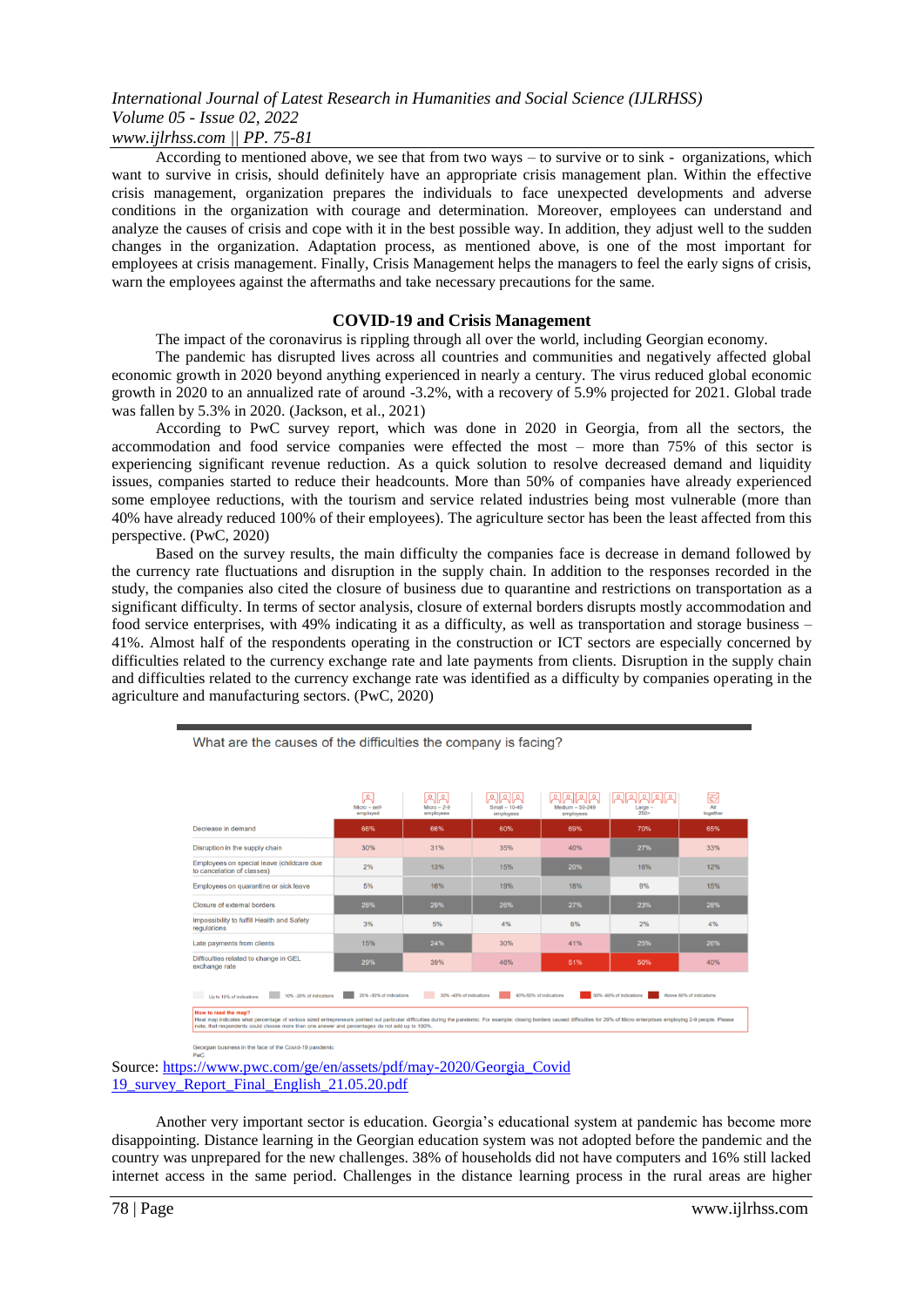#### *www.ijlrhss.com || PP. 75-81*

compared to the urban areas, driven by the high degree of inequality, which is largely related to the socioeconomic status of families. Share of households who lacked access to computers in the rural areas was 68% in 2020, whereas the share of households with the same problems in the urban areas was 24% in the same period.(Adeishvili, Amashukeli, Eristavi, & Tushurashvili, 2021)

Pandemic caused close of different private schools because of decrease number of students. Public sector had to change a system of teaching, while private sector had to deal with both, teaching system and financial stability. Those who made changes, survived. However, the COVID-19 pandemic and subsequent lockdowns and safety regulations have led to decreased duration of classes and efficiency of the studying process. Developing of educational system is connected with economic, social and political stability of the country, hence, Implementation of strategic planning in education is vital. It is important to mention that, unfortunately, education system must be accessible to all and provide all citizens of the country with the opportunity to achieve high-quality sustainable outcomes, which still remains a problem. At pandemic, educational system appeared not ready to provide students with high quality education. There are several reason of it. Firstly, it is access to internet and digital resources. Especially in regions, students and teachers had lack of access to technologies. Secondly, for those who had access to education, is appropriate trainings for teachers and students to use the technologies appropriately and purposely. In addition, crisis management planning and understanding importance of it by the top managers. Every change must be planned, assess and measured. If not, then there is a high probability change will turn into a collapse.

Expenditure on education in Georgia as a % of GDP was lower compared to the OECD average (5% in 2017) and EU (4.7%) and Russia (4.7%), but higher compared to the neighboring Armenia (2.7%) and Azerbaijan (2.5%).



Source: GeoStat, IDF

In recent years, numerous reforms have been carried out with the purpose of fundamentally restructuring the old-fashioned education system, changing its institutional structure, eliminating corruption, granting autonomy to universities, and introducing European standards. The fact is that all these reforms have not yet yielded significant results and the Georgian education system still faces many challenges and occupies the last positions in world rankings in terms of education. The results of PISA show that the Georgian education system needs significant changes. Georgia Ranks 70th out of 78 countries by summed up score of reading, math, and science. We lag behind all neighboring and developed countries.



Note: Numbers below show where is a country in PISA 2018 ranking, by summed up score of reading mathematics & science. (In case of Spain is given 2015 results)

So, COVID-19 pandemic has hit Georgia and the whole world hard. Mobility restrictions, a sudden halt to international tourist arrivals, and weak external demand drove an estimated economic contraction of 6.2 percent in 2020. The poverty rate increased by an estimated 5.4 percentage points. Job and income losses were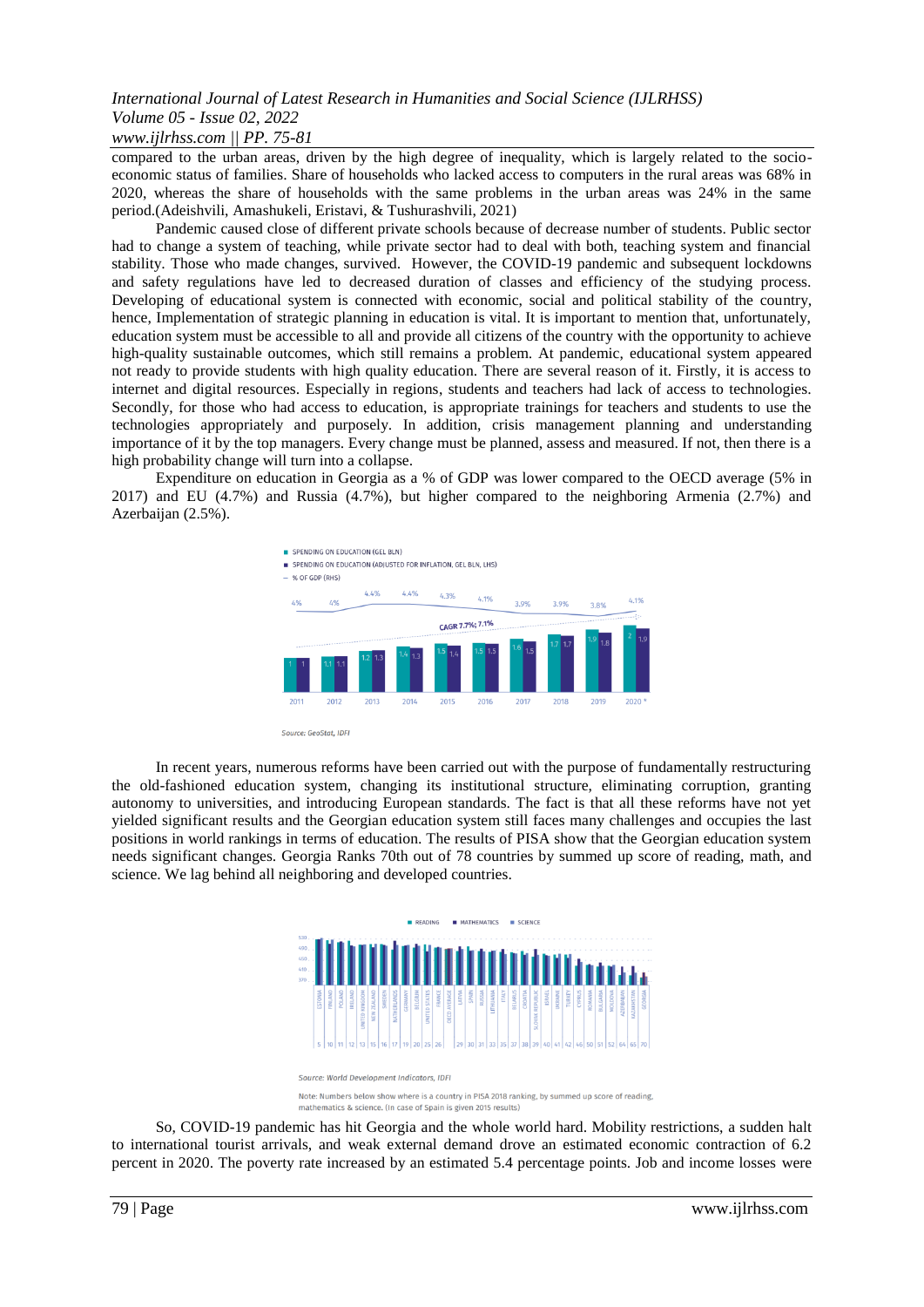*www.ijlrhss.com || PP. 75-81*

severe. The fiscal deficit and public debt rose above statutory levels as the crisis put pressure on fiscal and external balances. (worldbank.org, 2021)

#### **Conclusion**

To sum up, COVID – 19 Pandemic can be considered as a crisis of  $21<sup>st</sup>$  century for all economic and social sectors. The world was not ready and only those who made big changes and effective strategical plans to deal with the crisis were able to survive.

Too few organizations take crisis management into account. The capability to manage crisis should be seen as something that can be simply developed as and when needed. The development of the crisis management capability requires a systematic approach.

To summarize all mentioned above, we can highlight main keys for crisis management:

- **Creation of crisis management plan**. Plan should include concrete activities with responsible people, deadlines and resources. CMP must become a guidebook for all employees and managers. It is vitally important employees have a 24/7 access to the CMP and understand that well. CMP should include also not only the planning, but control and measurement tools. Activities should be measure in order to see whether the plan is effective or not and in case of inefficiency urgently make changes.
- **Training personnel**. When making changes, employees should realize the importance of this change and get it as a survival tool. Usually changes are connected with some skills and knowledge and in this case top manager should have responsible people who will train the employees in order to make changes effectively. It is important to mention that top managers often forget they won't achieve a goal with only well-designed strategic plan if employees are not appropriately trained and aware.
- Information access. Being able to reach your stakeholders and provide them with accurate information in a time of need is the first step in your crisis communication strategy. But you must also be sure you can account for them, coordinate a response if necessary and confirm they are safe. Employees and other interested parties should have information access and be always updated. All the analyses, data and other analytical information should be accessible for employees to see the progress and/or regress of the procedures and the organization.

The economic and social disruption caused by the pandemic is devastating: tens of millions of people are at risk of falling into extreme poverty, while the number of undernourished people, currently estimated at nearly 690 million, could increase by up to 132 million. Millions of enterprises face an existential threat. Nearly half of the world's 3.3 billion global workforce are at risk of losing their livelihoods. The pandemic has been affecting the entire food system and has laid bare its fragility. Millions of students around the world are without access to education. The result of this crisis will be visible after several years and the organizations will be able to measure their crisis management tools, however the negative effects, that the world had because of not being ready for the pandemic crisis management, will always have their paths on humans lives.(www.who.int, 2020). As Warren Buffett says: "It takes twenty years to build a reputation and five minutes to ruin it. If you think about that, you'll do things differently". So, let us rethink the future.

#### Bibliography

- [1]. Adeishvili, G., Amashukeli, D., Eristavi, D., & Tushurashvili, G. (2021). *COVID-19 and Georgian Education.* Tbilisi: Open Society Foundations.
- [2]. BSI. (2011). PAS 200 crisis management. In BSI, *PAS 200 crisis management* (p. 46). London: BSI.
- [3]. D.Saleh, Y. (2016). Crisis Management. In Y. D.Saleh, *Crisis Management* (pp. 9-12). Hillcarest Media Group.
- [4]. Hamidovic, H. (2012). *https://www.researchgate.net/publication/254864017\_An\_Introduction\_to\_Crisis\_Management*. Retrieved from https://www.researchgate.net/publication/254864017 An Introduction to Crisis Management: https://www.researchgate.net/publication/254864017\_An\_Introduction\_to\_Crisis\_Management
- [5]. Jackson, J. K., Weiss, M. A., Schwarzenberg, A. B., Nelson, R. M., Sutter, K. M., & Sutter, K. M. (2021). *Global Economic Effects of COVID-19.* Global Economic Effects of COVID-19.
- [6]. PwC. (2020). *Georgian Business in the face of the Covid-19.* Tbilisi: PwC.